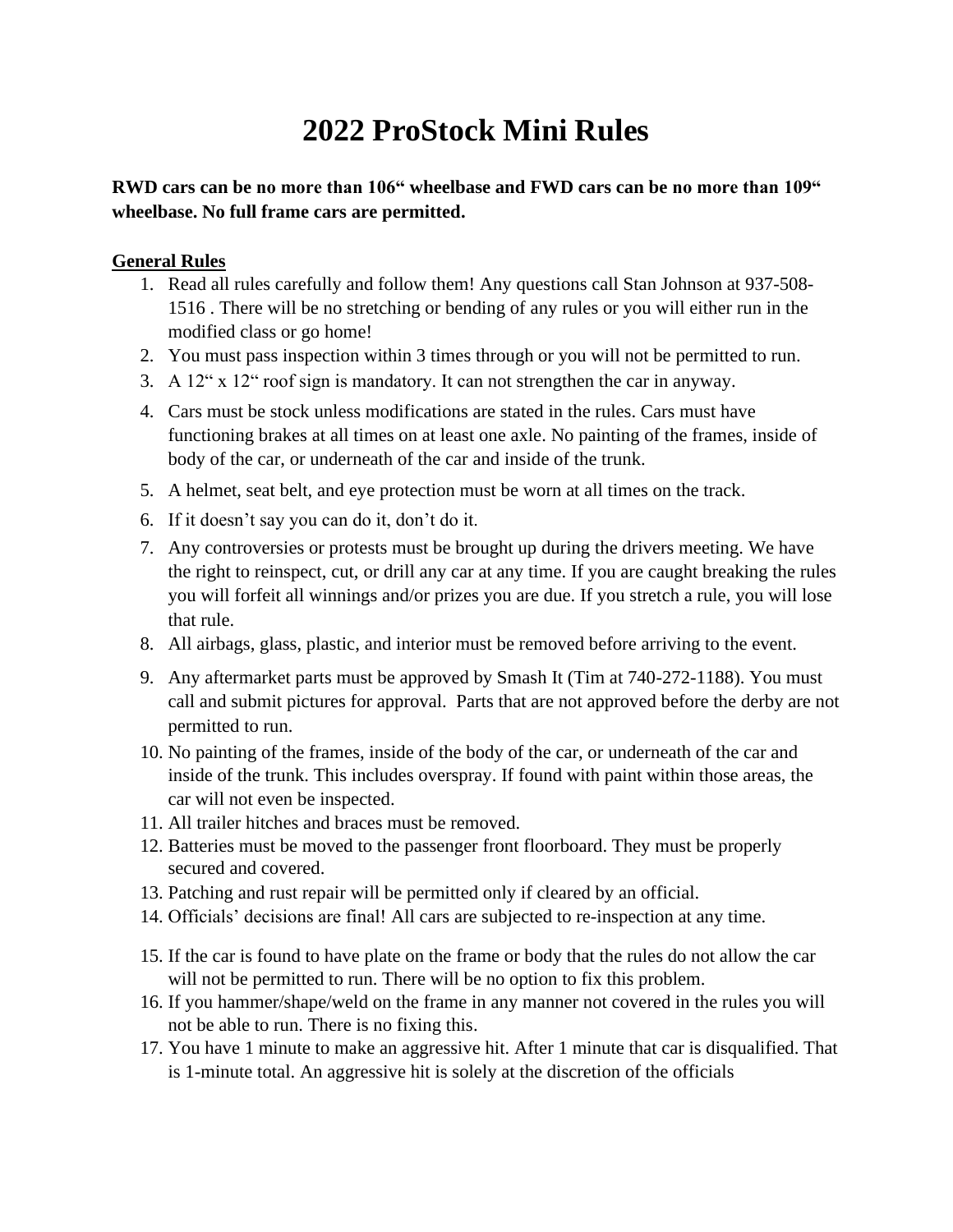- 18. You are not permitted to hit anyone in the driver's door. If you do, you are disqualified. If you use your driver's door to take advantage of this rule, the car that hit you is not disqualified.
- 19. You may not get out of your car for any reason during the heat until you are out.
- 20. You are only permitted to have 1 fire in your car. This will result in a disqualification.
- 21. No sandbagging, teaming, or holding. Any of these will result in a disqualification. You can not pin to win.

## **BODY**

- 1. Doors may be welded all the way around on the outside of the body only with 1/4" x 3" wide strapping. No excessive overlapping of strapping is permitted. No welding or plating on the inside of doors. A door skin from seam to seam on the driver's door may be added for safety.
- 2. Deck lids and tailgates may be welded with a 5" on 5" off rule using 1/4" x 3" wide pieces of steel, #9 wire, or banding in 8 spots. Deck lids and tailgates must be in the original location. The rear of the deck lids may be folded down in the trunk, Trunk lids may be dipped along with the speaker deck. If the speaker deck is removed the trunk lid can only be welded to the quarter panels and the taillight assembly only. Nothing may be welded inside of the trunk. Deck lids must be factory for the make and model of the car.
- 3. Hood may be #9 wired in 8 places or bolted in 6 places. The bolts may be 5/8" in diameter. The front 2 body mounts may extend through the core support and used as the front 2 of the 6 hood bolts. You are permitted a maximum of 1" all thread. You can not sleeve the all thread with anything from the top of the frame to the top of the core support. A 12" hole minimum must be in the hood.
- 4. No interior body seam welding is permitted. Doors can be welded on the outside of the body only. On preran cars, the doors may be repaired back to stock. Rust repair is limited to the floor boards and roofs only. Patch metal can not exceed factory thickness. Rust holes must be visible if patching is done.
- 5. You may have a window bar or wire in the windshield and rear window. Metal can be no thicker than 3/8" and no wider than 3". You may use 2 x 2 pipe but not a solid one. These may not touch the rollover bar. They can be welded to the roof and the firewall but no more than 6" from the window area. It can be welded to the floor directly above the rear axle. The rear window bar can not be attached to anything else except for the roof of car and the floor pan. It can be welded 6" at the rear window on the roof and 6" on the floor pan. The rear window bar must have a 1 inch space between the gas tank protector.
- 6. Hoods must be open for inspection. (12" x 12" hole over the carburetor)
- 7. Cars may not be smashed flat. If the car is tucked, the rear quarter panels must stay at the factory height. Deck lids must be in factory location above the rain channels.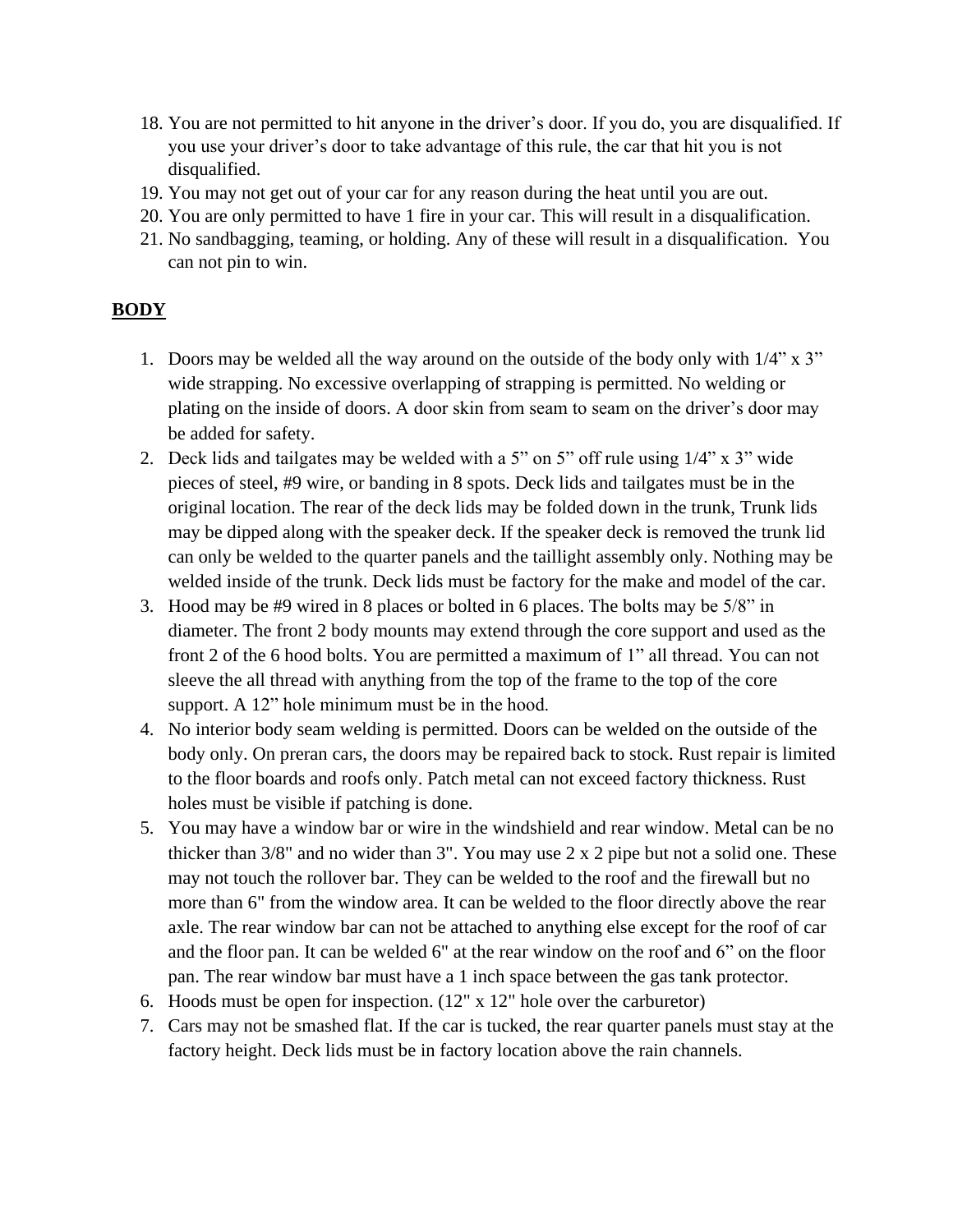- 8. You can add a piece of angle iron (4" x 4" x 1/4" max) to the top of the core support but it can be no longer than 1" wider than the radiator. No other metal is permitted on the core support. No other metal permitted to be welded to the core support.
- 9. Original gas tank may be removed and replaced with a boat tank or fuel cell. It can be moved inside of the car behind the driver's seat but no further back than the rear axle. If the fuel tank is in front of the rear axle you may leave it in the stock location. No stock fuel tanks permitted inside of the car. Batteries must be moved to the passenger side floor board and securely fastened.
- 10. No wire or straps can be attach from the roof to the floor in rear seat area.

# **CAGE**

- 1. You may have a 4-point cage surrounding the driver's compartment with a roll over bar. Bars can be a maximum of 6" in diameter and must be sheet metal to sheet metal only. The dash bar must be 5" away from all sheet metal. The bar behind the seat can sit no further back than 12" from the rear of the driver's seat and it must be at least 5" off the floor. This will be measured from the highest part of the floor/driveshaft tunnel. You may use a rollover bar from the front side of the roll bar across the roof down to the dash bar. This may not connect to sheet metal. Door bars may be no farther forward than the firewall and extend into the rear doors. On 4 door cars, they must stop 2" from the back of the door. On 2 door cars, they must stop 3" from the rear wheel well. On the body, the rear of these bars must be free floating and may not attach to the body.
- 2. No angling of the roll over bars is permitted.
- 3. You may have gussets in the cage in the corners. They must be within 6" of the corners of the bars only. No other gussets will be permitted.
- 4. You may use 2 down legs to the frame from the rear bar down to the frame. These must run straight down. No angling of the down legs is permitted.
- 5. You may use a floating gas tank protector that comes off the back bar but it can not be wider than 24". The gas tank protector or holder may go all the way back to the sheet metal. The gas tank protector must stop at the sheet metal in front of the rear axle and the rear seat meet. Gas tank protector rear bars must go straight up. (No angling bars over the speaker deck)
- 6. A center bar from the rear seat bar to the dash bar is permitted. You may use a bar from the roll over bar on the roof across the front roof down to the dash bar. Door bars may not extend farther forward than the firewall.

## **FRAME**

1. Trailer hitches and braces must be removed. No plating, pinning, heat treating, or stuffing the frame of any kind. Do not paint the frame. No welds on the frame is permitted. The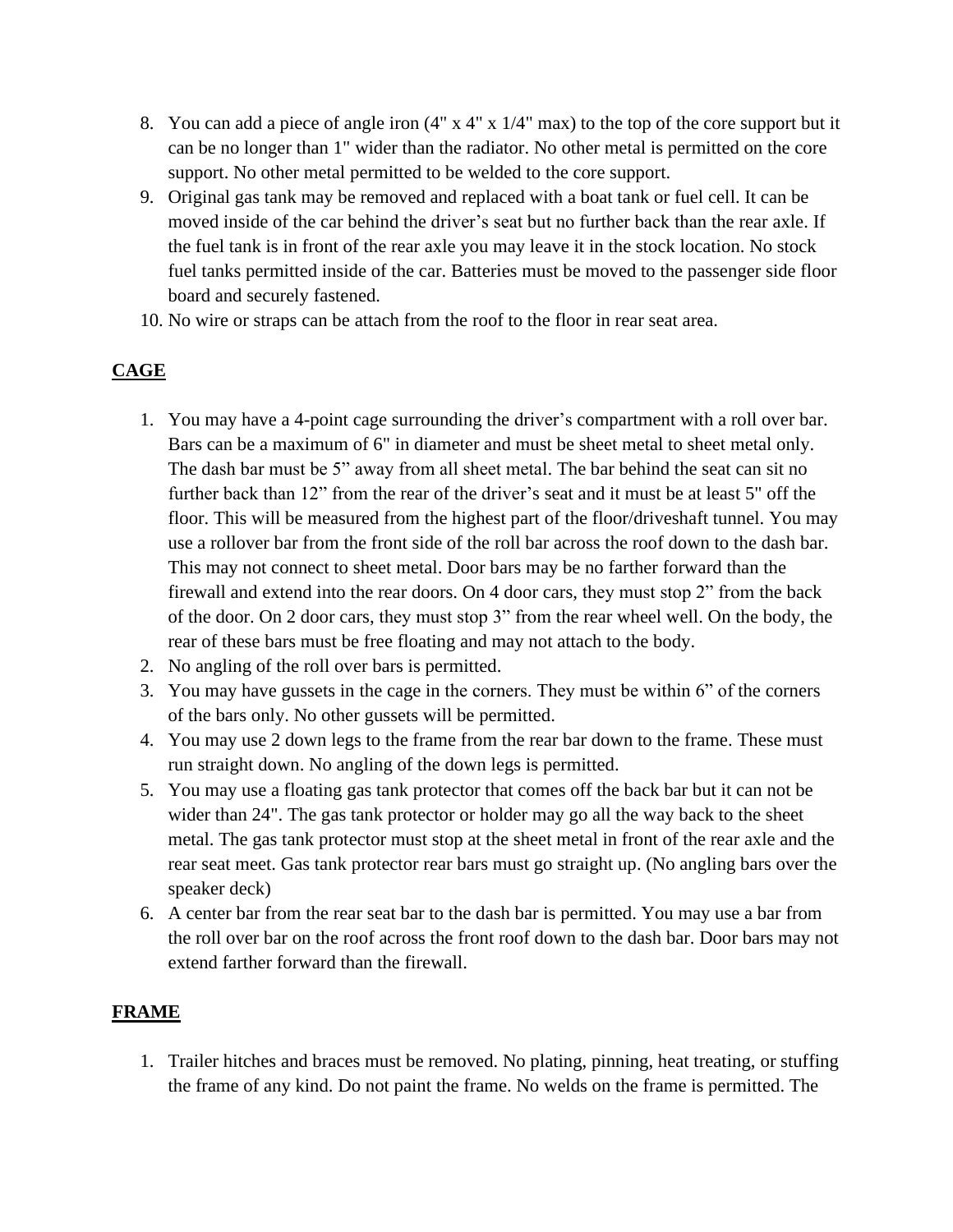K-member may exceed a single pass. No weave passes or building the weld up is permitted.

- 2. No frame creasing or hammering is permitted. You can notch or crease the rear frame. This is to help the rear of the car roll not to strengthen the frame. Frame welding is limited to the front and rear bumper areas. You may do one of the following but not both: you can weld 1 seam per side on the body from the firewall forward or 1 seam per side on the K-member with no metal added. The front frame may be shortened to the front side of the core support. The core support must remain in the stock location.
- 3. If a frame section needs to be replaced or repaired (rust) you must call first. On pre-ran cars, if the frame is shortened in the rear and the bumper is replaced the bumper shocks may not be located closer than 6" from the hump plate.
- 4. The angles for the cross member can't be longer than 5" and must be within 12" from the factory location.
- 5. For coil sprung cars, you may use a hump plate. They may be 1/4" x 6" x 16" centered in the hump. They will be measured from the top center of the hump and must start no lower than the center of the frame. Hump plates must be at least 2" from the rear end housing. On leaf spring cars, you may use a  $1/4$ " x 6" x 10" hump plate to be measured the same way. These hump plates may contour the frame or run straight a
- 6. You may clip pre-ran cars with a single butt weld with no metal added. You must use the same make and model of the frame. All factory holes in the frame must remain open. No welding these holes shut is permitted. To clip a car, you must call to get approval. cross hump. Hump plate must remain flat plate. No bending of the plates over the top or bottom of the frame.
- 7. The front mounting points on the K-members may be welded to the body of the car. No more than a 3" welded area per side is permitted. They may be bolted solid.
- 8. The sway bar and the bracket may be welded to the frame. This must be in the stock location and must only be welded to the bottom of the frame.
- 9. All cars may have 4 patch plates. Once plates are put on, they may not be cut off and moved. These plates may be  $1/4$ " x 4" x 4". There must be a 1" space between these plates. Patch plates may not connect the body to the subframe or K-member.

#### **BUMPERS**

- 1. Homemade bumpers are permitted. No Chrysler pointy bumpers are permitted. Excessive points will not be permitted. They must be no bigger than 8½" at any point. This will be measured with a fixture. Bumpers that are larger will not run. No exceptions. There will not be a tolerance for the  $8\frac{1}{2}$ " measurement. If using a factory bumper, it may be loaded or stuffed full.
- 2. Bumpers may be no lower than 14" and no higher than 20" from the bottom of the bumper. This will be strictly enforced. Bumper seams may be welded. Metal may be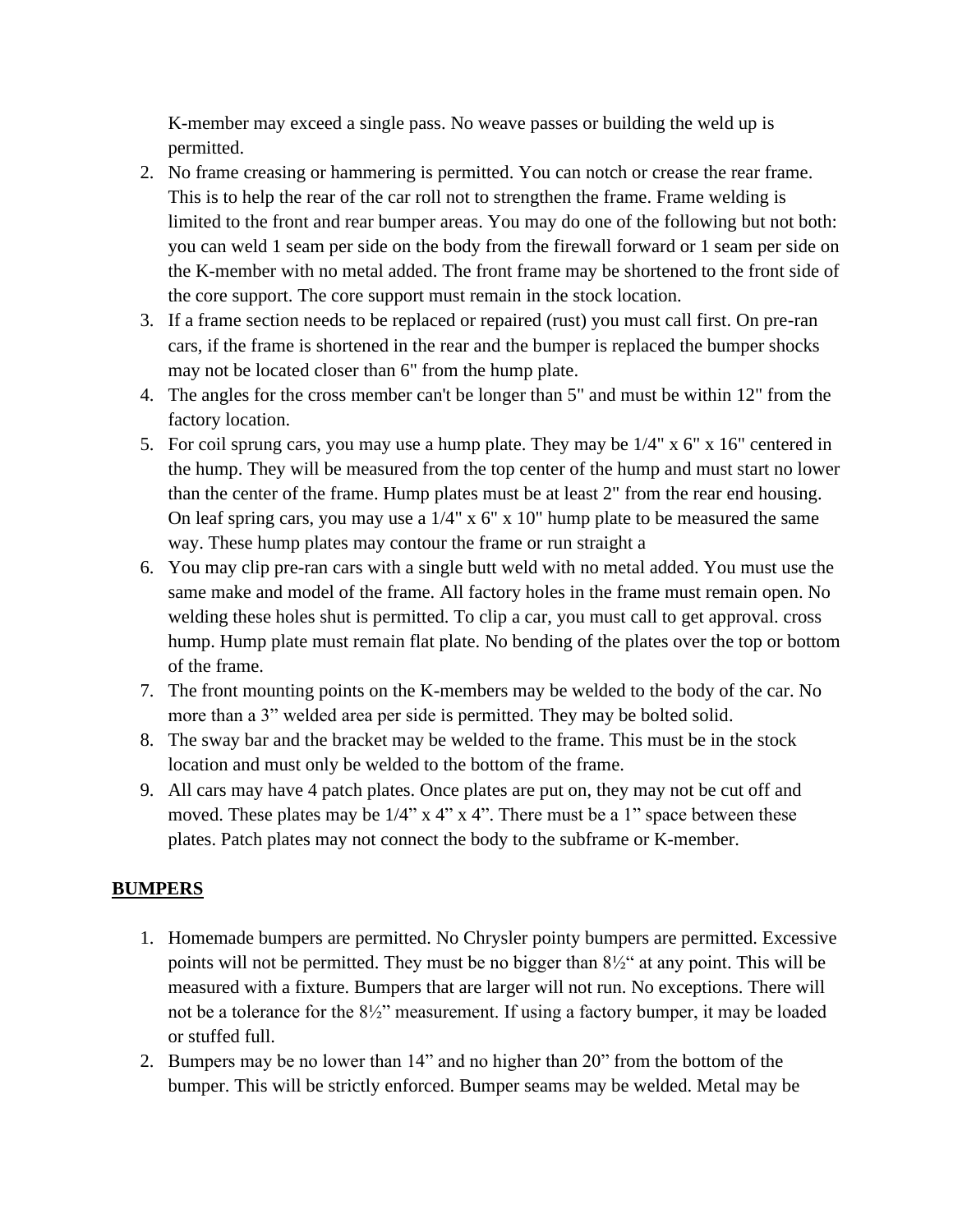added to the bumper. This must be done on the inside of the front bumper only. Rear bumpers may be seam welded. No metal may be added to the rear bumper.

3. Bumper shocks and bumper brackets may be welded to the frame. Bumper brackets and/or shocks must be no longer than 12" in length and welded to the inside or outside of the frame. If it is welded to the outside of the frame, they must be on the side towards the outside of car. The rear bumper shocks must be mounted in the factory configuration (no angling up through the trunk floor). They will be measured from the back side of the bumper back. You can hard nose the front bumper. You may use a  $2$ " x  $6$ " x  $1/4$ " plate to weld the bumper to the frame (2 per mounting point). These plates must be on the side of the frame. They are not permitted on the top or bottom of the frame. You may weld the shock to the frame. Factory bumper shocks can only be 12" from the end of the frame and may not be moved back on the frame. You may use 2"x 2" x 12" long square tubing for shocks.

## **ENGINE, TRANSMISSION, & DRIVETRAIN**

- 1. Only 4 and 6 cylinder engines are permitted. No engine cradles or protectors are permitted. Chains on the engine are permitted. Solid or aftermarket mounts are permitted.
- 2. The oil pan and transmission pan may be plated. The plate used may be only 1" wider than the pan they are welded to. They may not connected in any way.
- 3. No steel bell housings are permitted.

## **SUSPENSION**

- 1. You may modify tie rods. Valve stem protectors are permitted. A-arms must remain in stock configuration. Any tires are permitted. Rear trailing arms may be homemade but no bigger than 2" x 2" square tubing or pipe.
- 2. Upper A-arms may be welded down with a 1/4" x 2" x 2" piece of steel on the front and back side of the upper A-arm and you may plug weld the center of the A-arm. Lower Aarms may not be welded. Cars do not have to bounce. Solid suspension is permitted. Coil springs in the rear may be welded, wired, or chained to the rear end.
- 3. Rear end protectors may be used but may not be used to strengthen the car in any way. Leaf spring cars may replace broken springs with factory 1/4" leaf springs only. No more than 5 springs are permitted. They must have a 2" stagger and be mounted in the factory location. You can not change coil spring to leaf spring set ups.
- 4. The idler arm must be bolted factory to the frame. No bolts will be permitted all the way through the frame. The sway bar may be welded to the bottom of the frame in the factory location. You may use a  $1\frac{1}{2}$  " x 4" bracket or a 2" square tubing or pipe to weld to the sway bar to attach to the frame. You can not move the sway bar. It must be mounted in the factory location.